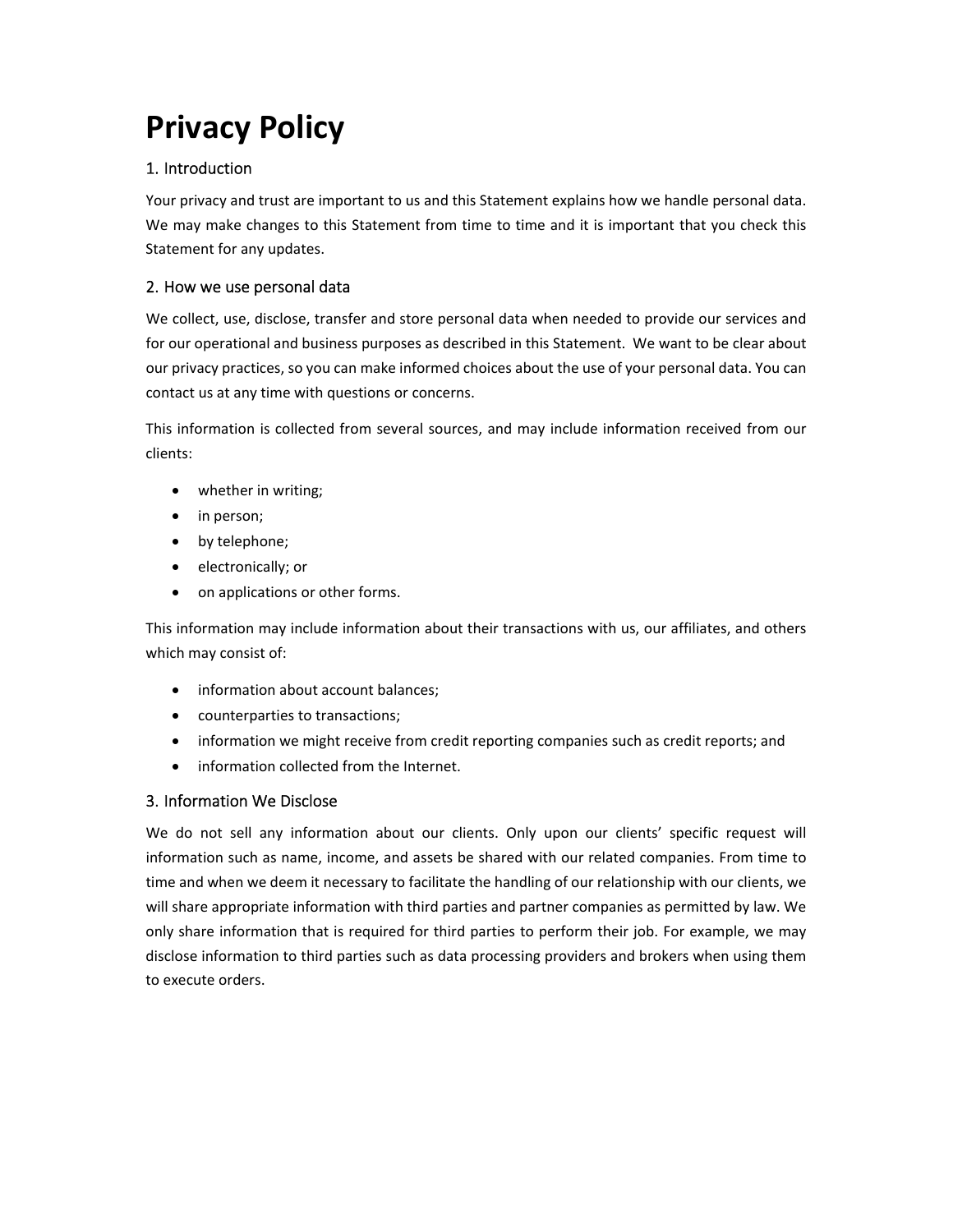## 4. Our legal obligations

We may be required to retain and use personal data to meet our internal and external audit requirements, for data security purposes and as we believe to be necessary or appropriate:

- To comply with our obligations under applicable law and regulations, which may include laws and regulations outside your country of residence;
- To respond to requests from Courts, law enforcement agencies, regulatory agencies, and other public and government authorities, which may include such authorities outside your country of residence;
- To monitor compliance with and enforce our Platform terms and conditions;
- To carry out anti-money laundering, sanctions or Know Your Customer checks as required by applicable laws and regulations;
- To protect our rights, privacy, safety, property, or those of other persons; or
- In the event of a merger, sale, restructure, acquisition, joint venture, assignment, transfer or other disposition of all or any portion of our business, assets or stock (including in connection with any bankruptcy or similar proceedings)

We may also be required to use and retain personal data after you have closed your account for legal, regulatory and compliance reasons, such as the prevention, detection or investigation of a crime; loss prevention; or fraud prevention.

## 5. Trade activity on the platform

In order to meet with our internal compliance and regulatory obligations, we monitor your trading activity such as the frequency of your trading and number of trades, and monetary activity such as number of deposits/withdrawals, payment methods used, your device information and IP.

#### 6. Obtaining a copy of your personal data and correcting mistakes

We respect your right to access and control your personal data. We will respond to requests for personal data and, where applicable, will correct, amend or delete your personal data.

#### 6.1. Access to personal data

We will give you access to your personal data (including a copy or the ability for us to send your personal data to another provider) on request, unless any relevant legal requirements prevent usfrom doing so or other exemptions apply. Before providing access to you, we will ask you to prove your identity and give us sufficient information about your interaction with us so that we can locate any relevant data.

#### 6.2. Correction and deletion

You have the right to correct or amend your personal data if it is inaccurate or requires updating. You may also have the right to request us to delete your personal data. If you request that we delete your personal data, this will result in the automatic closure of your account and we will remove your personal data from active processing. However, we will be required to maintain your personal data to